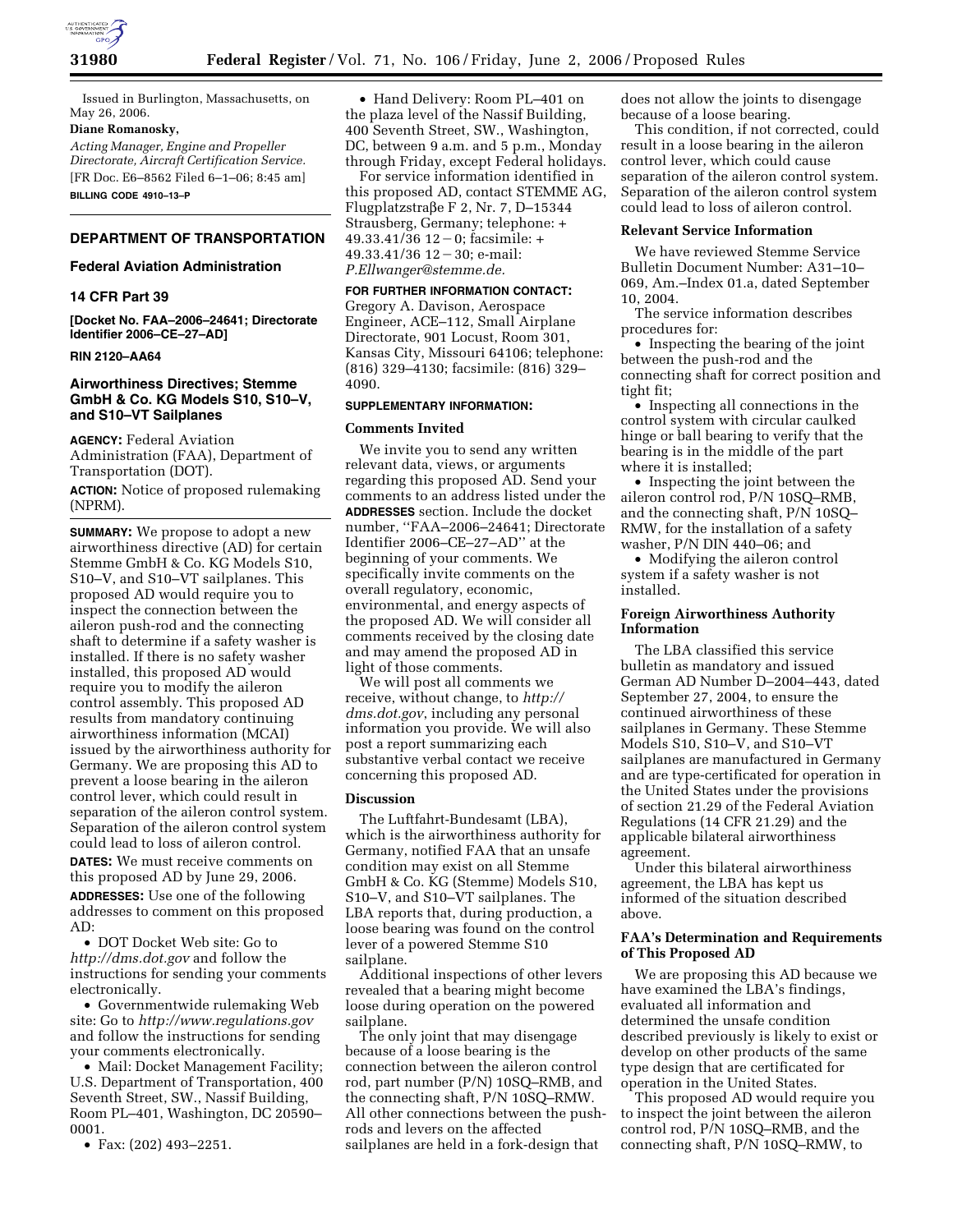determine if a safety washer is installed. If a safety washer is not installed, this proposed AD would require you to modify this area by replacing the joint bolt (P/N LN9037–06042), installing a

safety washer (P/N D440–06), and installing washer (P/N 10M–282).

# **Costs of Compliance**

We estimate that this proposed AD would affect 105 sailplanes in the U.S. registry.

We estimate the following costs to do the proposed inspection:

| Labor cost | Parts cost | Total cost<br>per sail-<br>plane | Total cost on U.S. operators |
|------------|------------|----------------------------------|------------------------------|
|            | N/A<br>    | \$80                             | $105 \times $80 = $8,400.$   |

We estimate the following costs to do any necessary replacements that would

be required based on the results of the proposed inspection. We have no way of

determining the number of sailplanes that may need this replacement:

| Labor cost | Parts cost | Total cost per sailplane      |
|------------|------------|-------------------------------|
|            |            | $$30 \mid $160 + $30 = $190.$ |

#### **Authority for This Rulemaking**

Title 49 of the United States Code specifies the FAA's authority to issue rules on aviation safety. Subtitle I, Section 106, describes the authority of the FAA Administrator. Subtitle VII, Aviation Programs, describes in more detail the scope of the Agency's authority.

We are issuing this rulemaking under the authority described in Subtitle VII, part A, subpart III, section 44701, ''General requirements.'' Under that section, Congress charges the FAA with promoting safe flight of civil aircraft in air commerce by prescribing regulations for practices, methods, and procedures the Administrator finds necessary for safety in air commerce. This regulation is within the scope of that authority because it addresses an unsafe condition that is likely to exist or develop on products identified in this rulemaking action.

### **Regulatory Findings**

We have determined that this proposed AD would not have federalism implications under Executive Order 13132. This proposed AD would not have a substantial direct effect on the States, on the relationship between the national Government and the States, or on the distribution of power and responsibilities among the various levels of government.

For the reasons discussed above, I certify that the proposed regulation:

1. Is not a ''significant regulatory action'' under Executive Order 12866;

2. Is not a ''significant rule'' under the DOT Regulatory Policies and Procedures (44 FR 11034, February 26, 1979); and

3. Will not have a significant economic impact, positive or negative, on a substantial number of small entities under the criteria of the Regulatory Flexibility Act.

We prepared a regulatory evaluation of the estimated costs to comply with this proposed AD and placed it in the AD docket.

#### **Examining the AD Docket**

You may examine the AD docket that contains the proposed AD, the regulatory evaluation, any comments received, and other information on the Internet at *http://dms.dot.gov*; or in person at the Docket Management Facility between 9 a.m. and 5 p.m., Monday through Friday, except Federal holidays. The Docket Office (telephone (800) 647–5227) is located at the street address stated in the **ADDRESSES** section. Comments will be available in the AD docket shortly after receipt.

### **List of Subjects in 14 CFR Part 39**

Air transportation, Aircraft, Aviation safety, Safety.

### **The Proposed Amendment**

Accordingly, under the authority delegated to me by the Administrator, the FAA proposes to amend 14 CFR part 39 as follows:

# **PART 39—AIRWORTHINESS DIRECTIVES**

1. The authority citation for part 39 continues to read as follows:

**Authority:** 49 U.S.C. 106(g), 40113, 44701.

### **§ 39.13 [Amended]**

2. The FAA amends § 39.13 by adding the following new AD:

**Stemme GmbH & Co. KG:** Docket No. FAA– 2006–24641; Directorate Identifier 2006– CE–27–AD.

#### **Comments Due Date**

(a) We must receive comments on this airworthiness directive (AD) action by June 29, 2006.

#### **Affected ADs**

(b) None.

#### **Applicability**

(c) This AD affects the following sailplane models and serial numbers that are certificated in any category:

| Model          | Serial No.                                                                                                         |
|----------------|--------------------------------------------------------------------------------------------------------------------|
| S10<br>$$10-V$ | 10-03 through 10-56.<br>14-001 through 14-030 (includ-<br>ing all converted versions 14-<br>003M through 14-056M). |
| $S10-VT$       | 11-001 through 11-089.                                                                                             |

#### **Unsafe Condition**

(d) This AD results from mandatory continuing airworthiness information (MCAI) issued by the airworthiness authority for Germany. We are issuing this AD to prevent a loose bearing in the aileron control lever, which could result in separation of the aileron control system. Separation of the aileron control system could lead to loss of aileron control.

#### **Compliance**

(e) To address this problem, you must do the following, unless already done: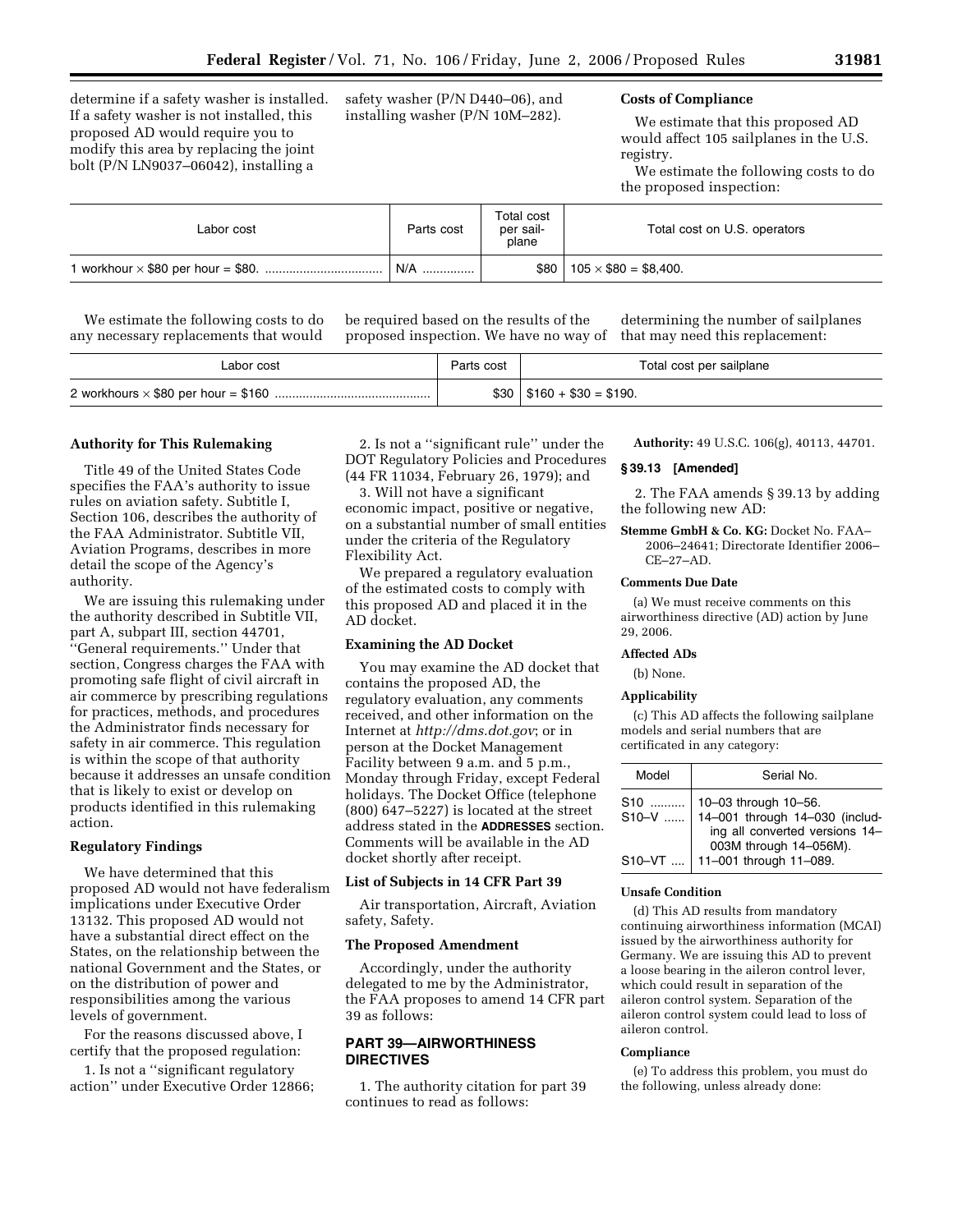$\equiv$ 

| Actions                                                                                                                                                                                                                                                                                                                                                                                                                                                                                                                                                                               | Compliance                                                                               | Procedures                                                                                                  |
|---------------------------------------------------------------------------------------------------------------------------------------------------------------------------------------------------------------------------------------------------------------------------------------------------------------------------------------------------------------------------------------------------------------------------------------------------------------------------------------------------------------------------------------------------------------------------------------|------------------------------------------------------------------------------------------|-------------------------------------------------------------------------------------------------------------|
| (1) Inspect the joint between the aileron control<br>rod, part number (P/N) 10SQ-RMB (or FAA-<br>approved equivalent part number), and the<br>connecting shaft, P/N 10SQ-RMW (or FAA-<br>approved equivalent part number), to deter-<br>mine if a safety washer, P/N DIN 440-06 (or<br>FAA-approved equivalent part number), is in-<br>stalled.                                                                                                                                                                                                                                       | Within the next 20 hours time-in-service after<br>the effective date of this AD.         | Follow Stemme Service Bulletin Document<br>Number: A31-10-069, Am.-Index 01.a,<br>dated September 10, 2004. |
| (2) If after the inspection required in paragraph<br>$(e)(1)$ of this AD, you can positively deter-<br>mine that a safety washer, P/N DIN 440-06<br>(or FAA-approved equivalent part number), is<br>installed between the joint in the aileron con-<br>trol rod and the connecting shaft, no further<br>action in required.                                                                                                                                                                                                                                                           | Not applicable                                                                           | Not applicable.                                                                                             |
| (3) If after the inspection required in paragraph<br>(e)(1) of this AD, you cannot positively deter-<br>mine that a safety washer is installed be-<br>tween the joint in the aileron control rod and<br>the connecting shaft, do the following:<br>(i) Install a safety washer, P/N DIN 440-06<br>(or FAA-approved equivalent part num-<br>ber);<br>(ii) Replace the existing bolt with bolt, P/N<br>LN9037-06042 (or FAA-approved equiv-<br>alent part number), from the modification<br>kit; and<br>(iii) Install washer, P/N 10M-282 (or FAA-<br>approved equivalent part number). | Before further flight after the inspection re-<br>quired in paragraph (e)(1) of this AD. | Follow Stemme Service Bulletin Document<br>Number: A31-10-069, Am.-Index 01.a,<br>dated September 10, 2004. |